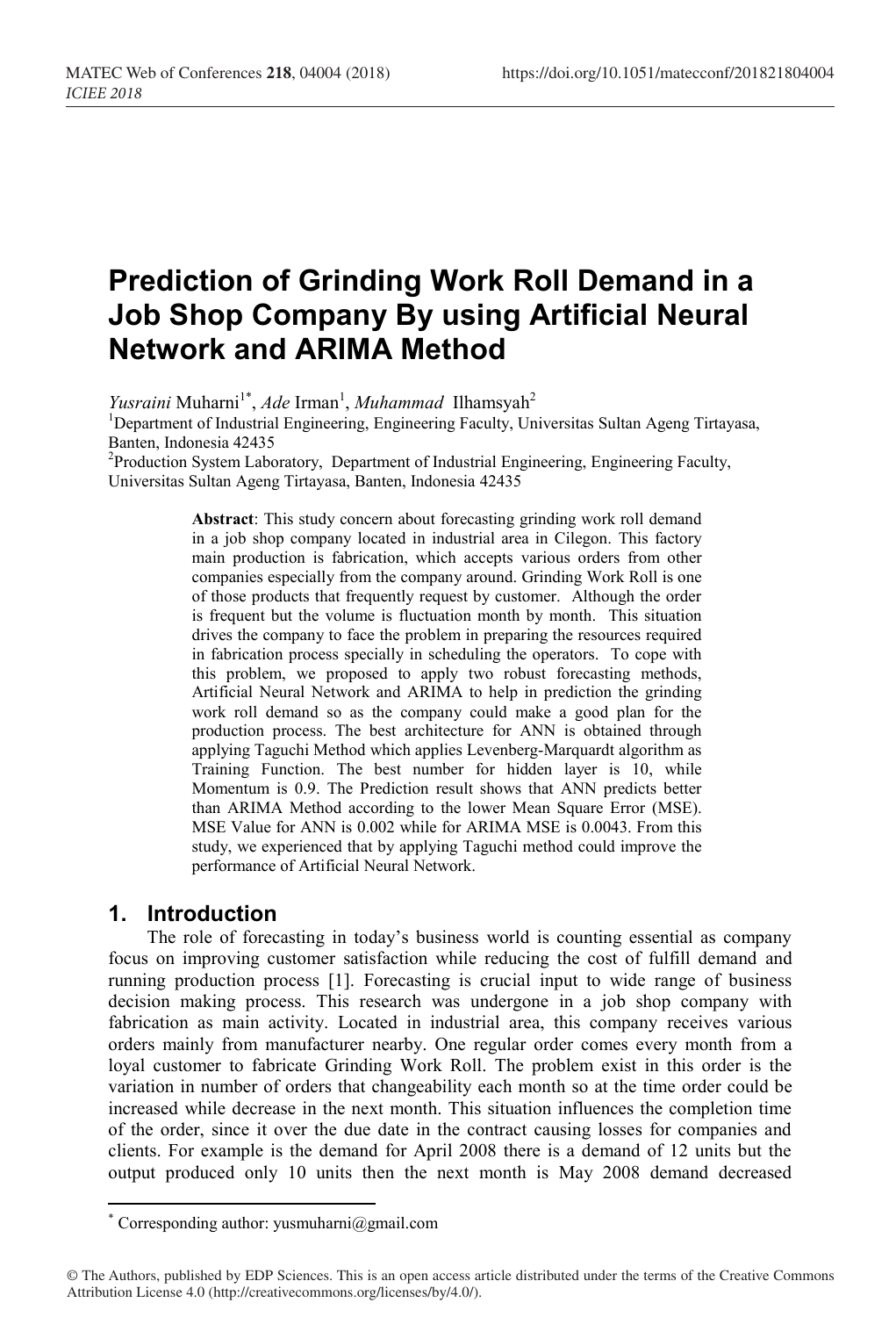dramatically to one unit but the output produced exceeds the demand of two units. This situation drove the company into losses because if production exceeds demand. It will still be given to the client because there is no place to accommodate it, whereas if the production does not reach the request it will be fined. Therefore the company intends to predict the number of requests in the Grinding Work Roll for the upcoming year in order to prepare the resources better and avoid further losses in the future.

Time series forecasting method has been known for years such as simple linear regression, exponential smoothing etc. However the simple linear regression required causal variables that explain the observed time series [1]. On the other hand, with only time series data with monthly basis, without any explanatory variables we directed into ARIMA models since it has advantage of determining valuable information from time series. There are three types of model could be applied: (1) Autoregressive (AR) models, (2) Moving Average (MA) Models, (3) Mixed Autoregressive-Moving Average (ARIMA) model. Whereas in fact, fluctuating data is difficult to meet the assumptions that exist in time series analysis as well as regression analysis, so that becomes an obstacle, therefore, an alternative method required which is free from assumptions with good estimation ability, i.e. Non parametric method, one of which can use Artificial Neural Network because this method is able to identify pattern from an input data (input) by using learning method to further trained to study pattern of past data and trying to find function that connect pattern of past data with output that desirable at this time.

Therefore, this study focus on applying Artificial Neural Network and ARIMA method for predicting the number of Grinding Work Roll demand since the data used is fluctuated and has a large scale. However, Artificial Neural Network Method is a more suitable method to use. The objective of this study is the company able to anticipate an increase in the number of orders, and can prepare the resources precisely

### **2. Literature Review**

Forecasting has come to play an important role in managing business. To support sales and operations planning process, forecasting can be integrated effectively by involved data from previous sales [2]. The sufficient data in a time series basis can support the time series forecasting process especially for sales forecasting [3].

Forecasting is the activity of predicting or predicting what will happen in the future with a relatively prediction requires accurate data in the past, so that can be seen prospects of future situations and conditions. In general, the use of forecasting is as follows:

- 1. As a effective and efficient tool in planning.
- 2. To determine future resource requirements.
- 3. To make the right decision.

The Usefulness of forecasting is seen in a decision making. A good decision is a decision based on consideration of what will happen at the time of the decision in the various activities of the company. Nevertheless note that the forecast is always an element of error, so that needs to be considered is an attempt to minimize the error of the forecast [1,5]. One aspect of making good forecast is deeply understand what comprises the previous data to be used in preparing forecast [5].

Artificial neural networks (ANN) originated from modeling neural networks in the human brain with similar work characteristics with biological neural networks. It can also design the basic structure of a network that is a neuron into a definite design such as pattern recognition faster. This network resembles the human brain in two ways, namely, knowledge acquired by the network through the learning process, and the connection strength between neurons is known as the synaptic weight used to store knowledge [6]. ANN algorithms are commonly used in pattern classification, pattern completion, approach function, prediction, optimization, and control system applications [7]. Artificial neural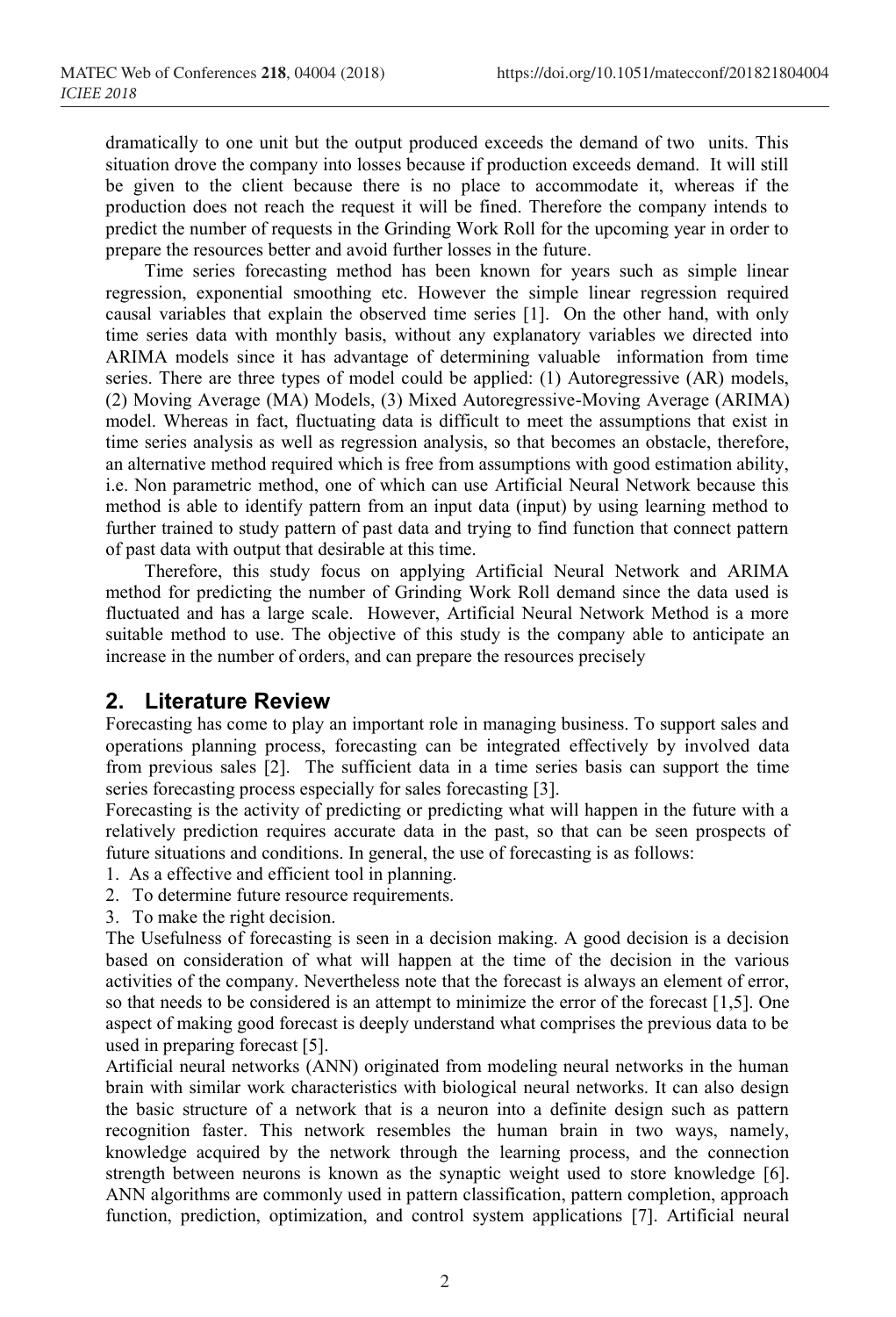networks is an information processing system that has certain performance characteristics similar to that of human biological neural networks that have been developed as generalizations of mathematical models of human cognition or biological nerves. Generalized mathematics formsANN from biological neural networks, assuming [4]:

- 1. Information processing occurs in many simple elements (neurons)
- 2. The signal is sent between the neurons through the link
- 3. The liason between neurons has a bonded weight which in the network multiplies the transmission signal.
- 4. Each neuron implements an activation function (usually nonlinear) on its input to determine the output signal.

Forecasting time series data using ARIMA model is encouraging to develop as long data series available (at least 50 data points). The advantages of this model are the ability to handle variability in the data as long as the series has stationary pattern. Besides ARIMA model can be applied for short, medium, and long term forecast horizon. [1]

### **3. Research Method**

#### **A. Data**

The forecasting process begins with the collection of historical data on a monthly basis. Data are collected from the year 2008 to 2016 from a job shop company which fabrication as main business.

#### **B. Artificial Neural Network**

 In this study, we apply the Artificial Neural Network Model with multilayer architecture consist of three layers: Input layer, Hidden layer, and Output layer as seen in Figure 1.



Fig 1. Multilayer Architecture of ANN [4]

We conduct a Taguchi Method in order to select the best ANN Architecture design. Three factors are considered influenced to the accuracy such as learning function, number of hidden layer and the momentum.

#### **C. Taguchi Method**

First introduced by Genichi Taguchi, this method is recognised as an effective way to conduct experiments since it could improve the efficiency by reducing experimental costs. Originally the method is applied with main focus to improve product quality through designed. Taguchi method introduces orthogonal arrays as a technique to find the best combination of manufacturing factors while reducing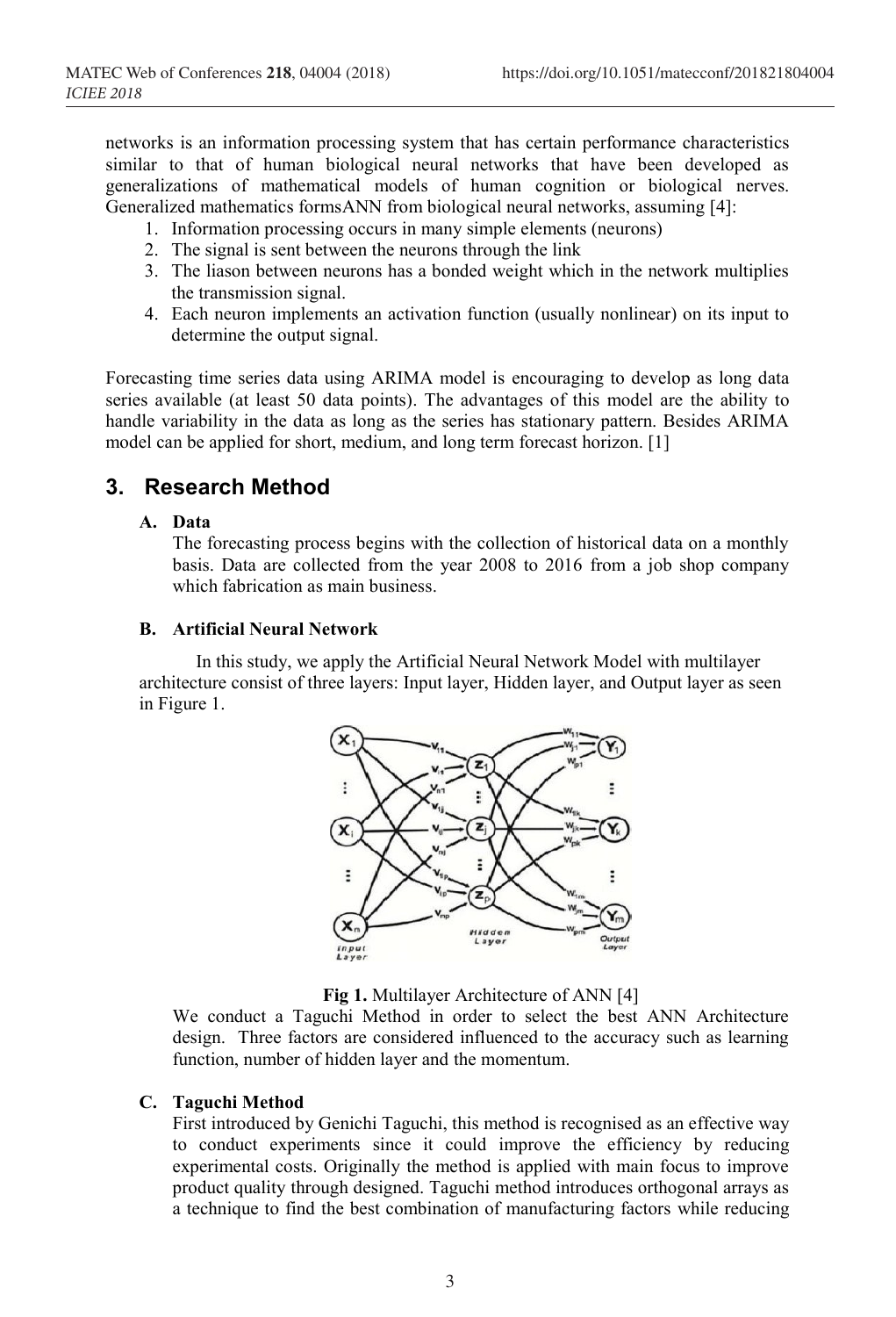the experiments [12,13]. Taguchi method applies the orthogonal array is noted as  $L_a(b^c)$ , where a is the number of factor combination in the experiment, b is the number of level for factors, and c represents the number of factors in the experiment. The selection the number of factors and the number of levels for each factor in the experiment is based on the proper orthogonal array. In this study, we applied an orthogonal array as  $L_9(3^3)$  meaning that we have 9 of factor combinations in the experiment, three level for factors, and three factors in the experiment which are learning function, number of hidden layer and the momentum.

## **4. Result And Discussion**

Table 1 is a recapitulation of the best architectural design results. Based on the combination Taguchi method used is the combination of number 3 that is with the training function Levenberg-Marquardt, hidden layer 10, and momentum of 0.9. This combination yields an average MSE of 0.00105.

**Table 1.** The Recapitulation of ANN's Best Architecture Design with Taguchi Method

| No | Fungsi Pelatihan        | Hidden<br>Layer | Momentum | MSE         |             |             | MSE       |
|----|-------------------------|-----------------|----------|-------------|-------------|-------------|-----------|
|    |                         |                 |          | Replikasi 1 | Replikasi 2 | Replikasi 3 | Rata-rata |
|    | Levenberg-Marquardt     |                 | 0.1      | 0.00113     | 0.00322     | 0.00151     | 0.00195   |
|    | Levenberg-Marquardt     | 5               | 0.5      | 0.00124     | 0.00231     | 0.00157     | 0.00171   |
|    | Levenberg-Marquardt     | 10              | 0.9      | 0.00096     | 0.00099     | 0.00119     | 0.00105   |
| 4  | Bavesian Regularization |                 | 0.5      | 0.00130     | 0.00271     | 0.00151     | 0.00184   |
|    | Bayesian Regularization | 5               | 0.9      | 0.00115     | 0.00581     | 0.00323     | 0.00340   |
| 6  | Bayesian Regularization | 10              | 0.1      | 0.00118     | 0.00121     | 0.00141     | 0.00127   |
|    | Gradient Descent        |                 | 0.9      | 0.00129     | 0.00235     | 0.00379     | 0.00247   |
| 8  | Gradient Descent        | ς               | 0.1      | 0.00152     | 0.00967     | 0.00912     | 0.00677   |
| 9  | <b>Gradient Descent</b> | 10              | 0.5      | 0.00143     | 0.00371     | 0.00195     | 0.00236   |

The best performance results of the Levenberg-Marquardt training function can be seen in Figure 2.



**Fig 2.** Best Levenberg-Marquardt Performance Result

Figure 2 shows the performance results of the third alternative design with Levenberg-Marquardt training function, 10 hidden hidden layers, and Momentum of 0.9. The design produced the best MSE of 0.00095926 when it reached the 79th iteration. Testing process is done by using the best architectural design that has been obtained by using Taguchi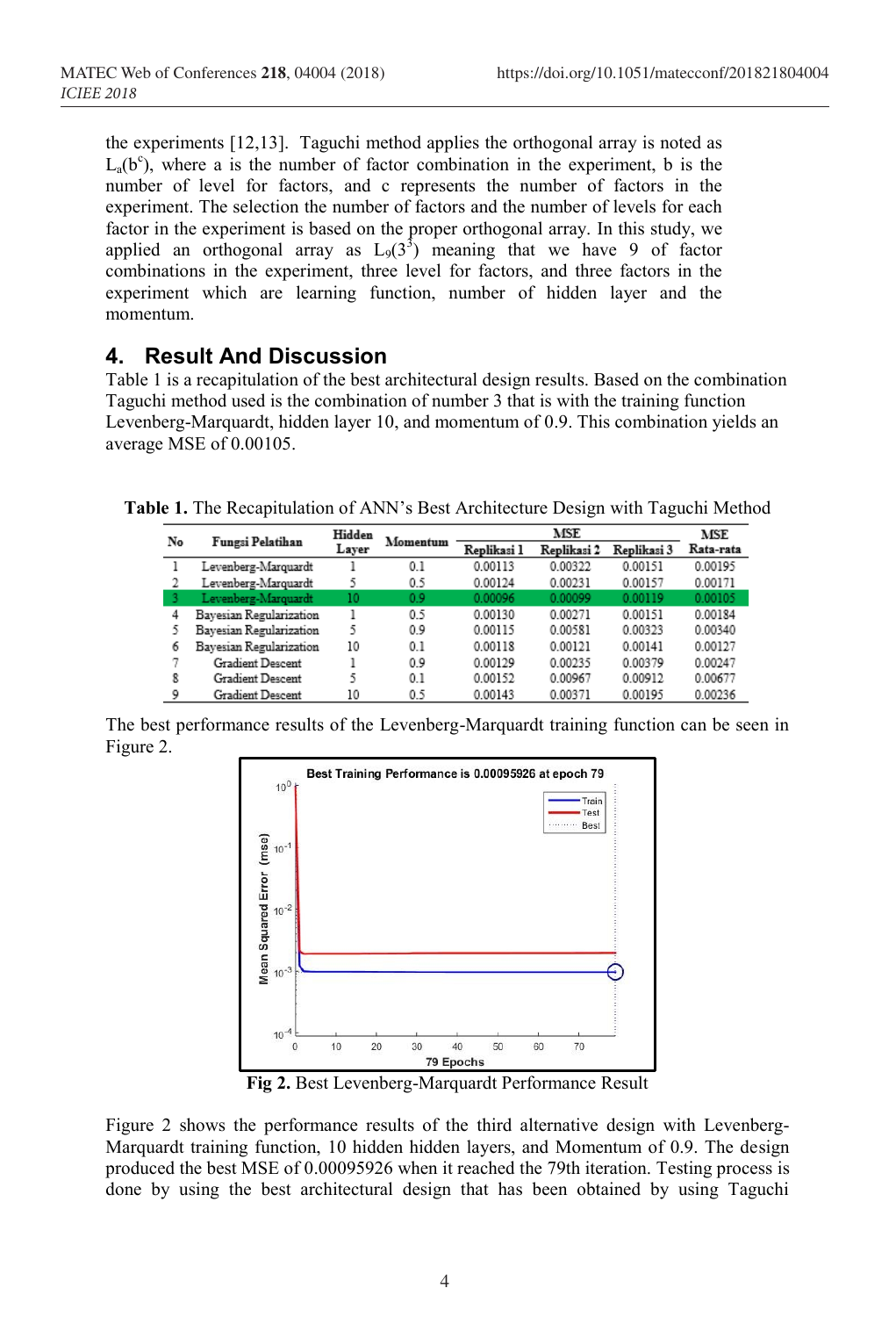method, network structure used consists of training function using Levenberg-Marquardt, hidden layer amounted to 10, and momentum of 0.9.

Comparison between target and network output aims to see the proximity between data. If getting in between the target and the network output then the difference error is small or not much different between the target with the output network. The regression test graph shows the result of 0.96948 can be seen in Figure 3.

Comparison of ANN forecasting result is done to ascertain whether ANN method is better than other method, for comparison used ARIMA method, based on previous research used ARIMA method  $(1,1,0)$   $(2,1,0)$  12. Comparison of ANN method with ARIMA can be seen in Table 2.



**Fig 3.** Regression

| <b>Table 2.</b> ANN and ARIMA Method Comparison |        |     |  |  |  |
|-------------------------------------------------|--------|-----|--|--|--|
| No                                              | Metode | MSE |  |  |  |

| INO | metode                    | MDL    |
|-----|---------------------------|--------|
|     | Artificial Neural Network | 0.0020 |
|     | <b>ARIMA</b>              | 0.043  |

Based on the above table can be seen ANN method has a lower MSE compared with ARIMA method where ANN method has MSE 0.002 and ARIMA method has MSE of 0.043. Thus the best result for this research is using ANN method. Here is the ARIMA and ANN comparison plot to the actual data: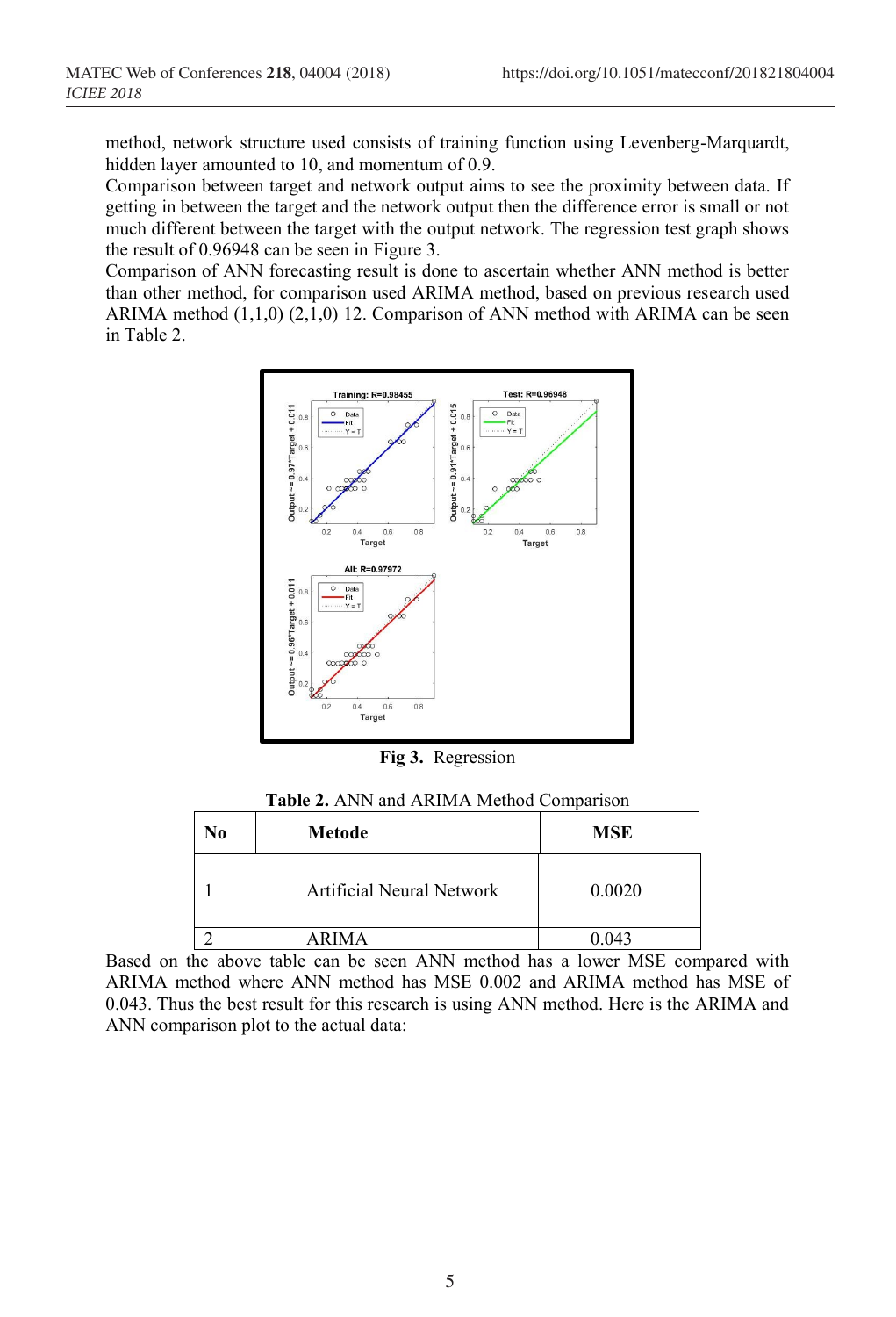

**Fig 4.** Comparison Between ANN and ARIMA Method Result over Actual Data

Comparison of forecasting the number of order Grinding Work Roll for period 2018 can be seen in Figure 4 that the forecasting with ANN method shows no significant difference to actual data, whereas for forecasting using ARIMA method seen in plot of graph there is a significant difference compared with ANN method. Therefore can be inferred based on MSE, that the ANN method in this work outperform the ARIMA method.

### **5. Conclusion**

Based on the results of research, it can be drawn conclusions, as follows:

- 1. The best Artificial Neural Network architecture design for demand for Grinding Work Roll is to use Levenberg-Marquardt training function, 10 hidden layers, and 0.9 momentum.
- 2. The results of the demand forecast for Grinding Work Roll using Artificial Neural Network for the period of 2018 are 9 units, 10 units, 3 units, 3 units, 11 units, 11 units, 11 units, 1 unit, 1 unit, 11 units, 3 units, and 1 unit.
- 3. Forecasting result using ANN method produce MSE equal to 0.0019668 while for ARIMA method produce MSE equal to 0.0043. Based on the comparison of MSE values of ANN method is outperform the ARIMA method.
- 4. The suggestion for further research is to conduct further research on forecasting production demand on other products as well as the addition of influencing factors to determine the best network architecture to produce more accurate forecasting, resulting in more precise forecasting results for subsequent production.

# **References**

- 1. J. H. Wilson, B. Keating, J.G. Solution Inc, Business Forecasting With ForecastXTM, Mc Graw Hill, Singapore (2009)
- 2. T. Alhadeff, J. of B.. Forecasting 23.1. (2004)<br>3. S. Harris, J. of B.. Forecasting (1995-96)
- 3. S. Harris, J. of B.. Forecasting (1995-96)
- 4. Fausett, L. Fundamental of neural Network : Architecture. Algorithms and Applications. Prentice Hall Inc., New Jersey. (1994)
- 5. M.A. Moon, T. Mentzer, J. of B. Forecasting.18.2.(1999)
- 6. J. Lawrence, Introduction to neural networks. Design, theory, and applications. Nevada City, CA: California Scientific Software; 1994.